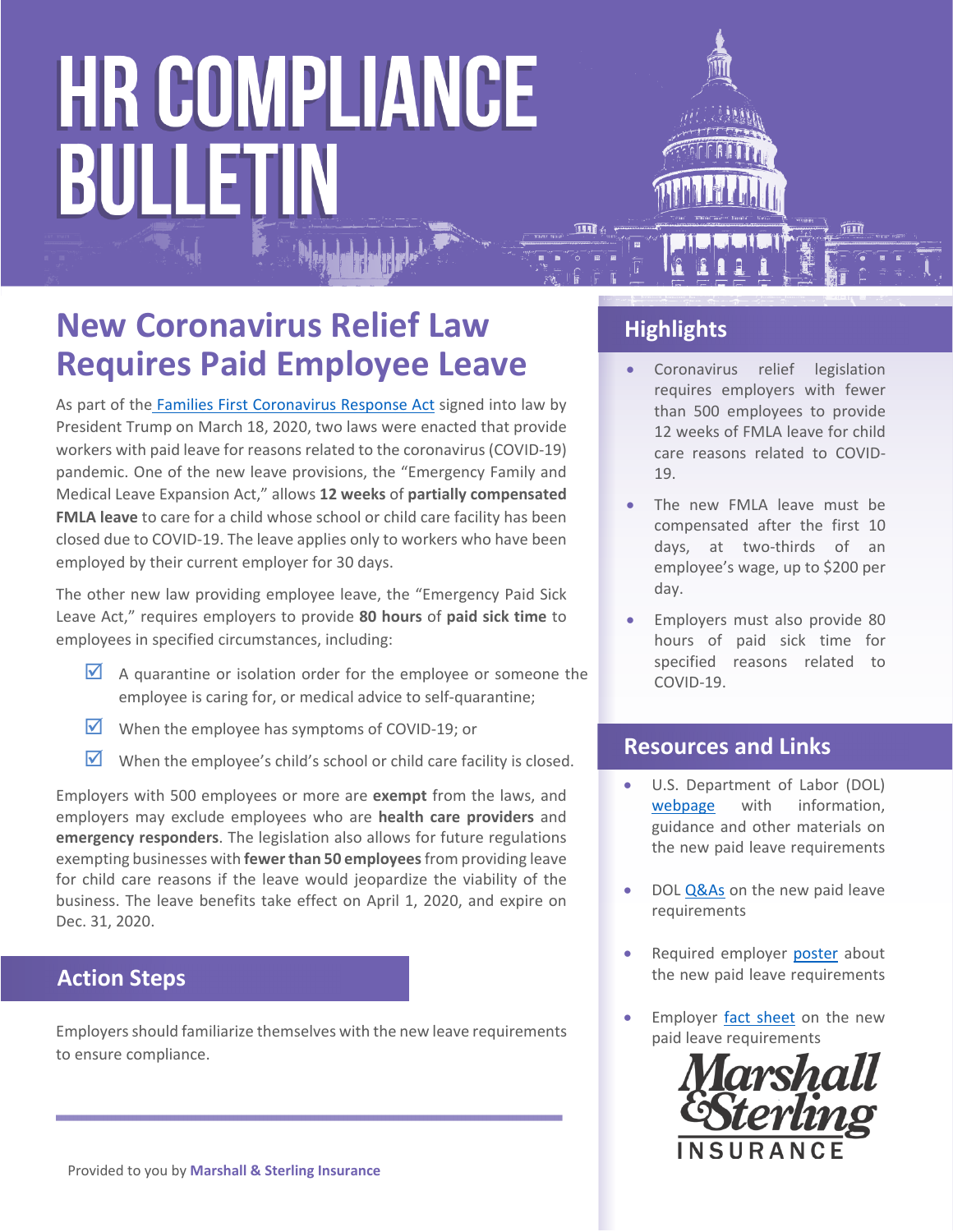

### **Overview**

In response to the coronavirus (COVID-19) pandemic, Congress enacted a bill (the "Families First Coronavirus Response Act") providing various forms of relief, including two separate laws mandating that employers give employees paid leave for specified purposes related to COVID‐19. The two leave laws are the "Emergency Family and Medical Leave Expansion Act," and the "Emergency Paid Sick Leave Act." The leave mandates take effect on April 1, 2020 and sunset on Dec. 31, 2020.

#### **The Emergency Family and Medical Leave Expansion Act**

In general, the Emergency Family and Medical Leave Expansion Act amends the federal Family and Medical Leave Act (FMLA) to allow employees to take leave for certain **child care purposes** related to COVID‐19. It requires employers to **partially compensate** that leave after the first 10 days.

#### *Covered Employers*

The expanded FMLA requirements apply to private employers with **fewer than 500 employees**, and all government employers. Thus, small employers that are not subject to the FMLA's regular leave provisions are subject to the new FMLA leave rules that allow employees to take leave for specified child care purposes related to COVID‐19.

The law allows for future regulations to exempt businesses with fewer than 50 employees if the leave would jeopardize the viability of the business. The law states that employers with fewer than 50 employees will not be subject to civil damages in an employee action brought under the FMLA for violation of the new provisions.

#### *Covered Employees*

All employees who have worked for their current employer for **30 calendar days** are eligible for the new FMLA leave; however, employers are permitted to deny leave to employees who are health care providers or emergency responders.

#### *Using Leave*

Eligible employees of covered employers may take up to **12 weeks** of FMLA leave if they are unable to work (or telework) because they must care for a son or daughter under 18 years of age. The need for leave must be caused by the closing of the child's elementary or high school or place of care, or the unavailability of the child's child care provider, due to a declared COVID‐19 public health emergency.

"Child care provider" means a provider who receives compensation for providing child care services on a regular basis.

Where the need for leave is foreseeable, employees should provide their employers with as much **notice of leave** as is practicable.

#### *Compensation*

Employers are not required to pay employees for the **first 10 days** of the new FMLA leave, but employees may substitute any accrued vacation leave, personal leave, or medical or sick leave for this unpaid leave. Thereafter, the employer must compensate FMLA leave taken under the new provision at a rate of **at least two‐thirds of the employee's regular rate** of pay, based on the number of hours the employee would otherwise normally be scheduled to work, up to a maximum of **\$200 per day, or \$10,000 total**.

Special calculation rules apply for employees with variable schedules.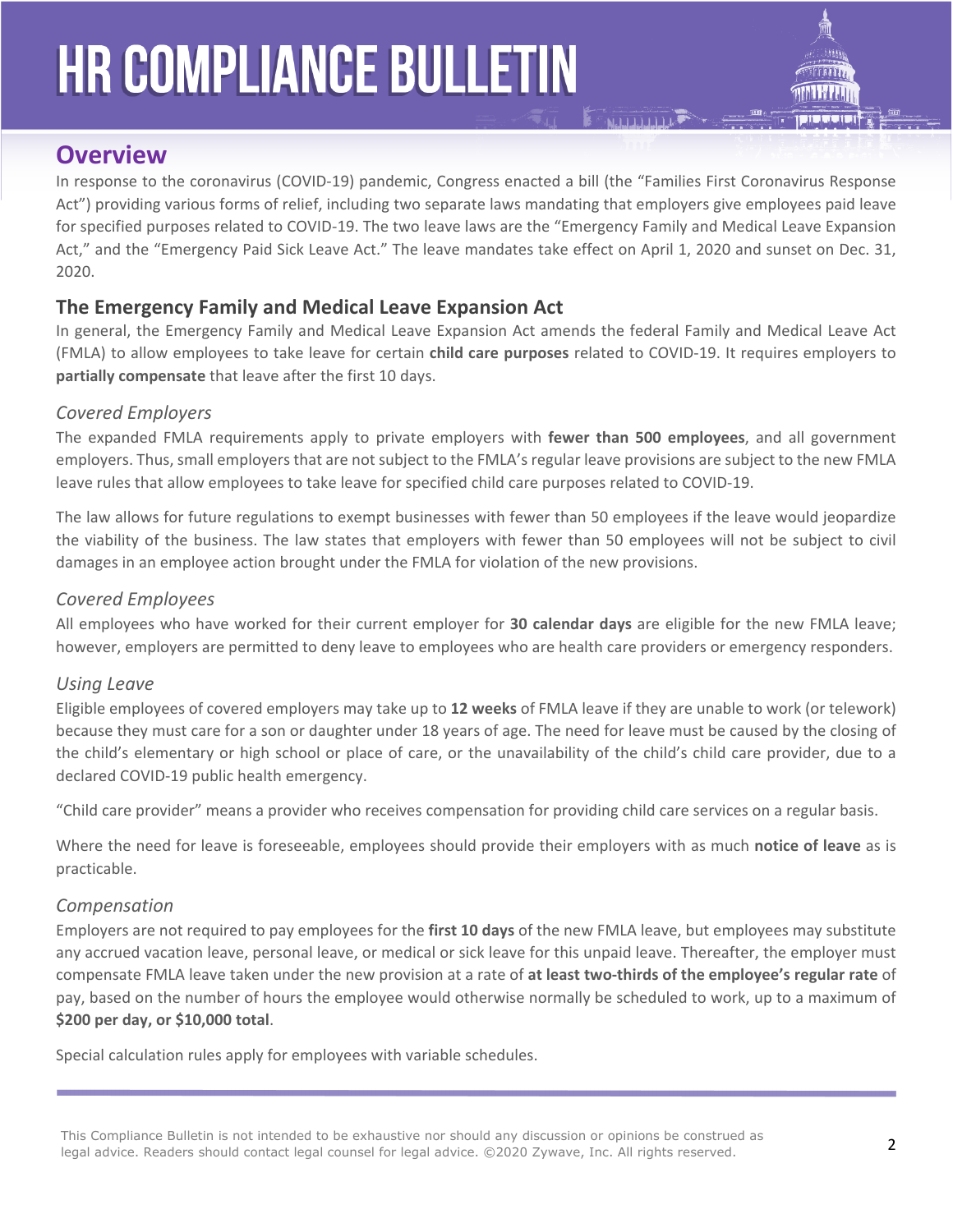

Special rules apply to multi-employer collective bargaining agreements.

#### *Job Protection*

While FMLA leave is usually job-protected, meaning employees who take leave must be restored to their position (or an equivalent) when they return to work, the new law provides a limited exception to thisrequirement. Employers with fewer than **25 employees** are **not subject to the job restoration requirement**, if:

- The employee took FMLA leave under the new COVID-19 expansion of the law;
- The employee's position no longer exists due to economic conditions or changes in operating conditions of the employer that affect employment and are caused by a public health emergency;
- The employer makes reasonable efforts to restore the employee to an equivalent position; and
- If these efforts fail, the employer makes reasonable efforts to contact the employee if an equivalent position becomes available. The contact period is for one year, beginning on the earlier of:
	- o The date on which the employee's need for leave ends
	- o Twelve weeks after the employee's leave begins

#### *Tax Credit*

Employers are entitled to a credit against the tax imposed by section 3111(a) or 3221(a) of the IRS Code for each calendar quarter of an amount equal to 100% of qualified family leave wages paid. Tax credits are also available for self‐ employed people.

#### **Emergency Paid Sick Leave Act**

The second law passed providing paid employee leave in relation to the coronavirus is the Emergency Paid Sick Leave Act.

#### *Covered Employers*

The paid sick leave law appliesto all private employers with **fewer than 500 employees**, and all government employers. The law allows for future regulations exempting businesses with fewer than 50 employees from providing leave for specific child care reasons under certain conditions, described later in this document under *Using Paid Sick Leave*.

#### *Covered Employees*

All employees are covered, regardless of the length of their employment with their current employer. However, employers may choose not to provide paid sick leave to employees who are **health care providers** or **emergency responders**.

#### *Using Paid Sick Leave*

All full‐time employees, regardless of the length of time they have worked for their employer, are entitled to **80 hours** of paid sick time, available for immediate use. Part‐time employees are entitled to an amount of paid sick time equal to the average number of hours they work over a two-week period.

Paid sick time may be taken when the employee:

- 1. Is subject to a federal, state or local quarantine or isolation order related to COVID‐19
- 2. Has been advised by a health care provider to self-quarantine due to concerns related to COVID-19
- 3. Is experiencing symptoms of COVID‐19 and is seeking a medical diagnosis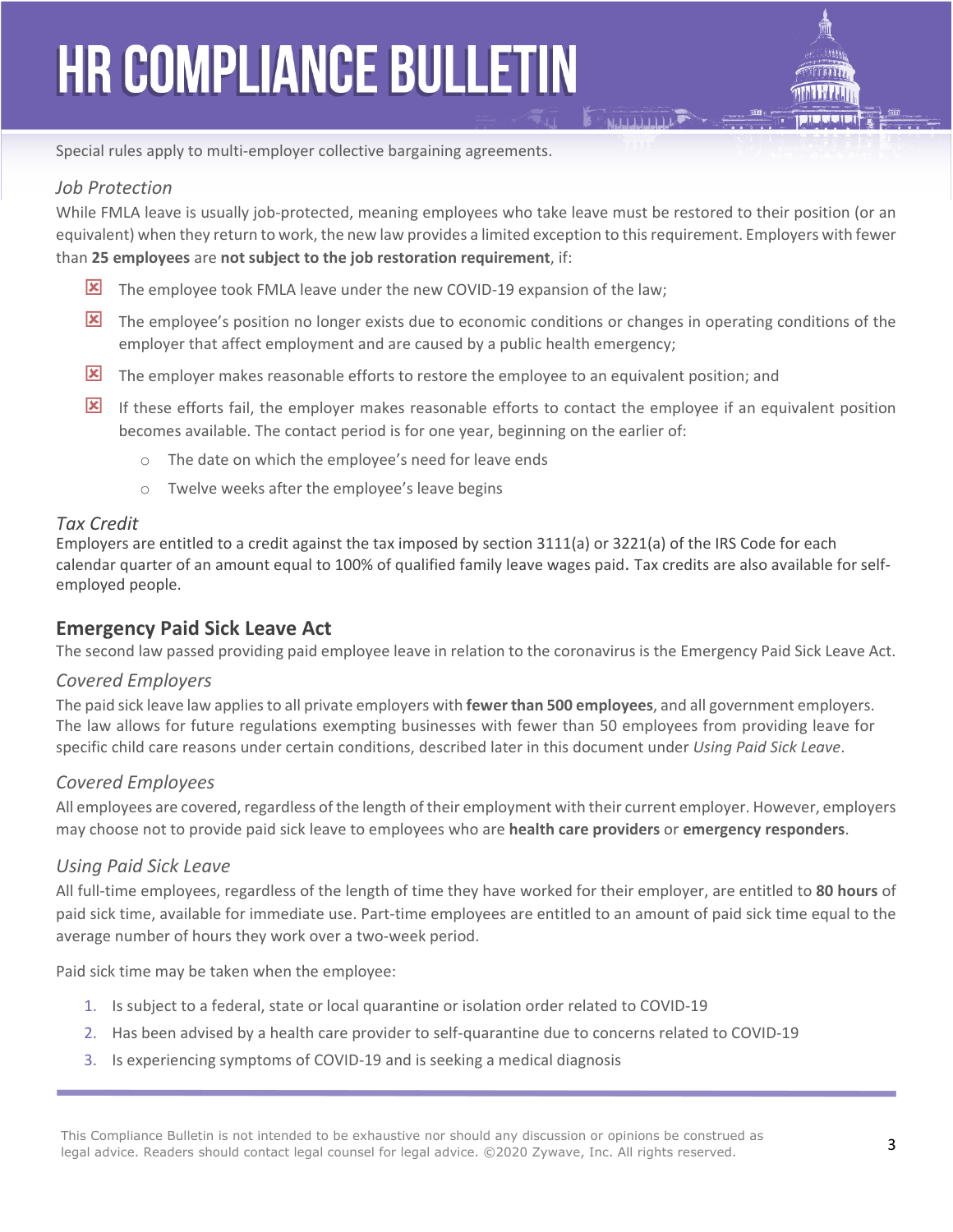- 4. Is caring for an individual who is subject to a federal, state or local quarantine or isolation order related to COVID‐19, or who has been advised by a health care provider to self‐quarantine
- 5. Is caring for his or her child if the child's school or place of care has closed, or the child's care provider is unavailable, because of COVID‐19 precautions
- 6. Is experiencing another substantially similar condition specified by the Secretary of Health and Human Services (HHS)

Employers may not require employees to use other paid leave before using paid leave under the new law. The law allows for future regulations exempting businesses with fewer than 50 employees from providing leave for reason 5, above, if the leave would jeopardize the viability of the business as a going concern.

An employer may require the employee to follow reasonable **notice** procedures after taking leave the first time.

#### *Compensation*

Under the new paid sick leave law, employers must pay employees their regular rate of pay if the employee is taking leave for a reason related to their own symptoms of, or exposure to, COVID-19. Employees who are taking leave to care for family members are only entitled to be paid at two-thirds of their regular rate. Daily and total maximum limits apply, as set forth in the compensation table below.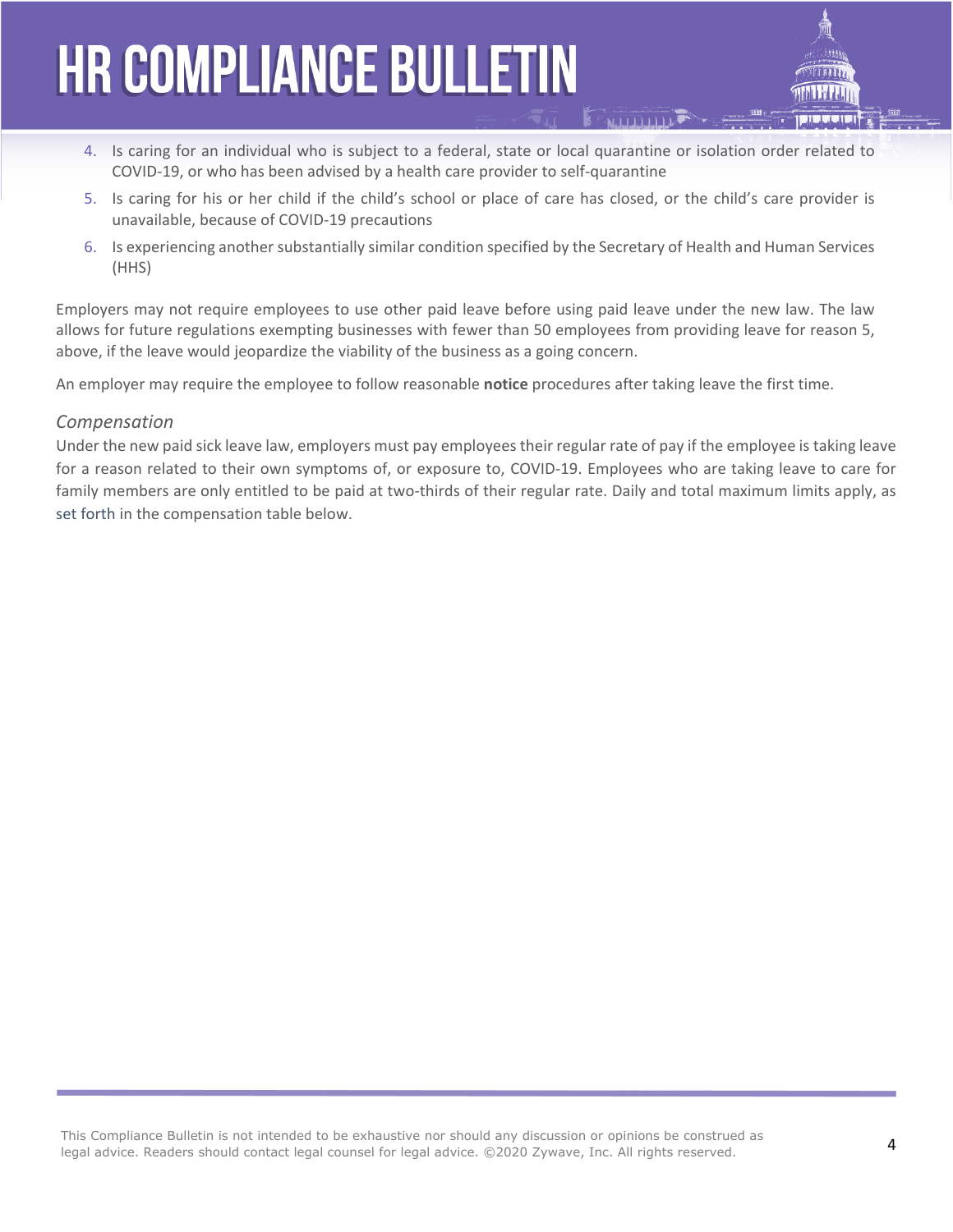| <b>Reason for leave</b>                                                                                                                          | Daily pay rate/cap                                      | <b>Total pay cap</b> |
|--------------------------------------------------------------------------------------------------------------------------------------------------|---------------------------------------------------------|----------------------|
| Quarantine or isolation order                                                                                                                    | Regular rate of pay up to a cap of \$511                | \$5,110              |
| Advice from health care provider to<br>self-quarantine                                                                                           |                                                         |                      |
| Experiencing symptoms of COVID-19 and<br>seeking a medical diagnosis                                                                             |                                                         |                      |
| Caring for an individual subject to<br>quarantine or isolation order, or who has<br>been advised by a health care provider to<br>self-quarantine | Two-thirds regular rate of pay, up to a<br>cap of \$200 | \$2,000              |
| Caring for own child whose school or place<br>of care has closed, or whose care provider<br>is closed or unavailable                             |                                                         |                      |
| Experiencing other substantially similar<br>condition specified by HHS                                                                           |                                                         |                      |

Special calculation rules apply for part‐time employees with variable work schedules.

#### *Employer Notice Requirements*

Employers must post this notice in conspicuous places on their premises, where notices to employees are customarily posted. An employer may satisfy this requirement by emailing or direct mailing this notice to employees, or posting the notice on an employee information internal or external website.

#### *Enforcement*

Employers who violate the new paid sick leave law will be subject to penalties under the federal Fair Labor Standards Act. The DOL has issued guidance saying it will not bring enforcement actions against any employer for violations of either leave provision in the Families First Coronavirus Response Act occurring within the first 30 days after it was passed (March 18 through April 17, 2020). This reprieve from enforcement only applies if the employer has made reasonable, good faith efforts to comply with the Act.

#### *Tax Credit*